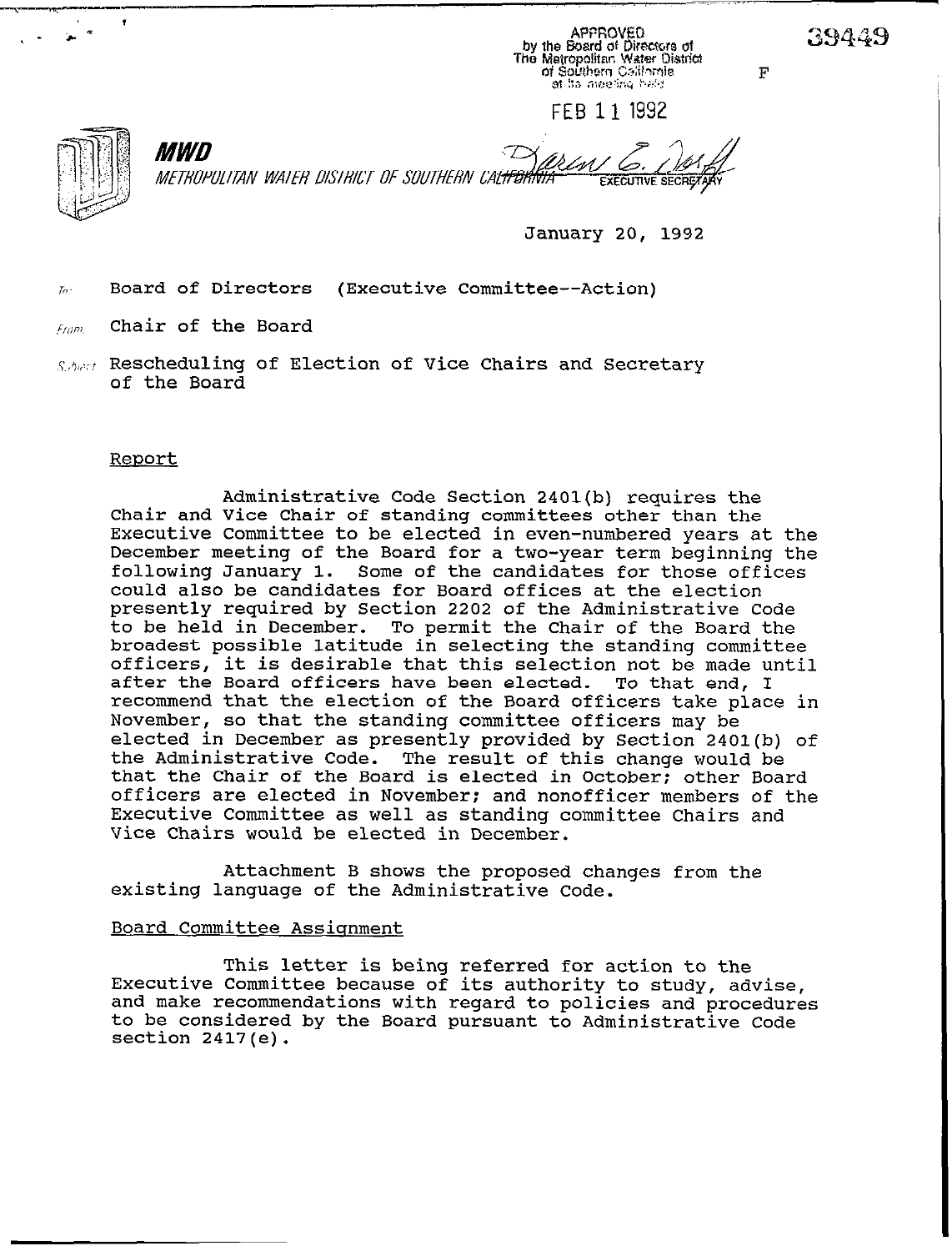**Board of Directors -2- January 20, 1992** 

 $\sim$   $\bullet$ 

 $\ddot{\phantom{a}}$ 

**Recommendation** 

**EXECUTIVE COMMITTEE FOR ACTION.** 

**That Section 2202 of the Metropolitan Administrative Code be amended to read as shown Attachment A. Water District in** 

 $\frac{1}{2^{e}}$  B. Jueger

**Lois B. Krieger** 

**FV:db Attachment**